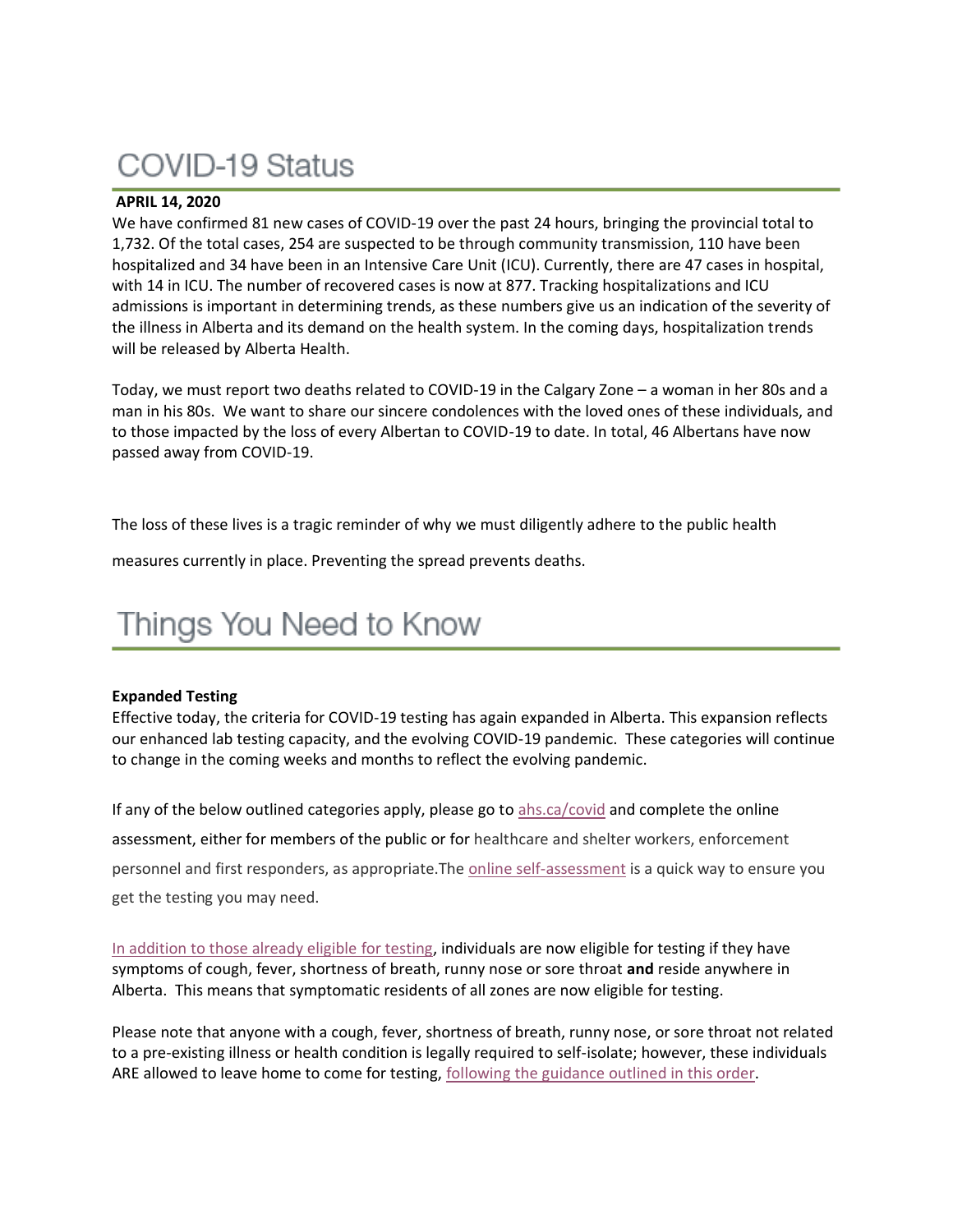Going forward, testing all symptomatic Albertans will give us a more complete picture of trending over

time.

## **PPE Fit Testing and N95 Recycling**

#### *Securing supply of PPE*

AHS has successfully secured significant amounts of personal protective equipment (PPE) through contracts with global distributors. The additional orders will help ensure frontline healthcare providers have access to the appropriate PPE to respond to the anticipated surge in patients with COVID-19.

These shipments were secured outside of AHS' usual procurement channels, and are another example of AHS' commitment to the safety of our frontline providers, and the Albertans for whom they provide care.

Last week, Alberta Occupational Health and Safety also extended the expiry period of existing fit tests on the current respirator model to December 31, 2020. This applies to workers who have completed fit testing in the past two years, for which the fit test certificate expires on or after April 1, 2020. Those workers fit tested to a current respirator model (16,000 healthcare workers) will not need to renew fit testing until December 31, 2020.

## *Collecting used N95 respirators*

Effective tomorrow, AHS will also begin collecting used N95 model 1870+ respirators from AHS Intensive Care Units in the Calgary and Edmonton Zones, for decontamination, a process of sterilization, and storing. This is a contingency plan that will allow us to preserve these used N95 respirators for potential reuse, if we require additional supply in the months ahead. As the process is refined, it will also be expanded to additional acute care facilities across Alberta.

The collected N95 1870+ respirators will not be circulated back to our sites; however, because emerging research has shown that reprocessing does not damage or reduce the effectiveness and safety of these particular N95 respirators, AHS is proactively collecting this supply of used 1870+ models, in the unlikely event that demand exceeds our supply of single-use N95 respirators, in the months ahead.

This initiative proactively positions us to ensure short- and long-term protection of our staff, and appropriately conserve the N95 respirator supply in Alberta. Safety of our staff is paramount to all initiatives that we undertake, particularly during this pandemic.

Appropriate and considered used of our PPE supply continues to be the single most important element to conserving our PPE supply in Alberta. We ask that you continue to use PPE according to guidelines. Please help us protect you. For detailed information about PPE guidance for COVID-19, visit [ahs.ca/covidppe.](http://www.ahs.ca/covidppe)

## *PPE - Safety of Healthcare Providers*

In a new [video,](https://www.albertahealthservices.ca/topics/Page17079.aspx) Alberta physicians from various AHS sites in the province have come together to talk about the safety of healthcare providers during the COVID-19 pandemic. These doctors say PPE, when used properly, protects both patients and those on the front lines. They also stress that healthcare providers should follow the same advice AHS is giving to all Albertans to lower the risk of infection: wash hands regularly, don't touch your face with unwashed hands, disinfect regularly touched surfaces and, if sick, stay home.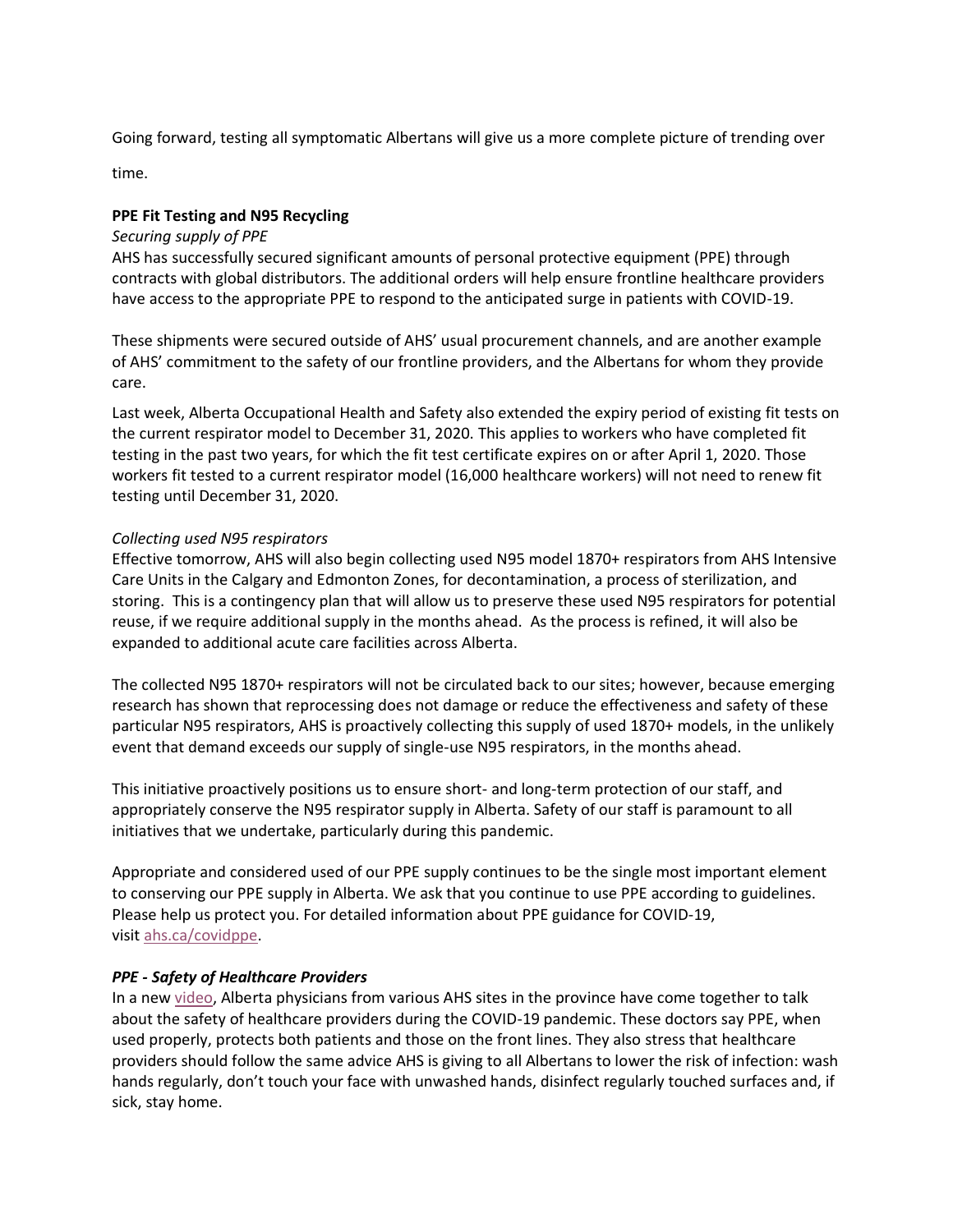

## **Update to Visitor Restriction Guidelines**

Residents and patients of all hospitals and continuing care facilities are at risk of being exposed to COVID-19, and staff are doing everything possible to ensure their safety. Given the increasing spread of COVID-19 in a number of acute and continuing care facilities, recently Alberta Health and Alberta Health Services made the difficult decision to enhance visiting restrictions in hospitals and continuing care facilities.

Currently, no visitors will be permitted in these facilities, however we recognize the need that in specific circumstances, there is a critical need to visit a loved one, and we understand that the care and support of a visitor/loved one is integral to the well-being of patient. This is why we are permitting exceptions to the "no visitor policy" and allowing one visitor at a time for maternity/postpartum, pediatrics and endof-life patients.

Going forward, in some situations, special consideration will now be made in pediatric and maternity situations to allow for more than one visitor at a time. These decisions will be made by the patient's care team.

In end-of-life situations, the patient's care team will determine the appropriateness of one visitor at a time.

Emergency Department and Urgent Care patients may be accompanied by one visitor if they have specific challenges such as mobility, hearing, visual or memory impairment. Visitors who are permitted under exceptions must be verified and undergo a health screening prior to entering the facility.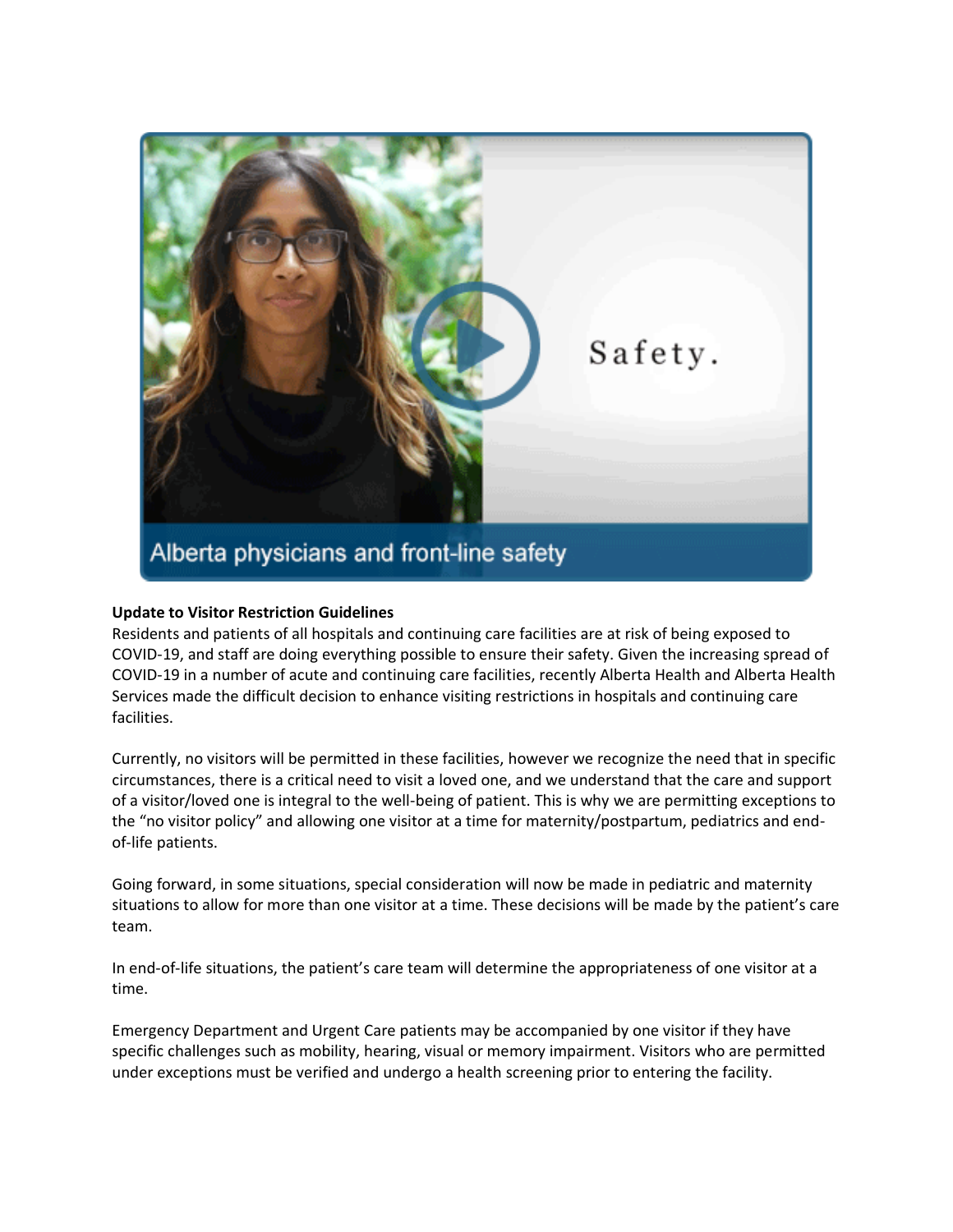We know this will be difficult news to families, patients and residents. Together, we continue to make these difficult decisions in order to keep our most vulnerable safe from illness.

#### **Spartan Bioscience Tests Approved by Health Canada**

As we mentioned in an earlier update, AHS is partnering with a Canadian technology company with the goal to provide Albertans with faster, more convenient testing for COVID-19.

Spartan Bioscience has developed a COVID-19 test kit to be able to detect the virus using a platform that can be deployed in a variety of laboratory settings, without the sample needing to be transported to a central public health laboratory. This technology has now been given final approval by Health Canada and will provide additional, more expedient testing for COVID-19 in rural and remote communities such as Indigenous communities - or in special clinical settings like ICUs. It will allow frontline providers to test for suspected COVID-19 outside of our two centralized provincial laboratories in Edmonton and Calgary. Upon receipt of our testing devices in Alberta, they will also be validated by AHS and APL.

Exactly which communities and patient populations this test would benefit the most is still under consideration and planning. This rapid testing option will not replace our current testing capacity, but will be in addition to our high-volume testing being undertaken at our Provincial Public Health Lab sites in Calgary and Edmonton. Adding this capacity will help guide appropriate care and isolation, speed up our contact tracing, and reduce the risk of further spread.

AHS has ordered 250 of the Spartan units and 100,000 test kits and we are considering an optional additional purchase of 50,000 more test kits. Our maximum testing capacity is currently approximately 7,000 samples per day, and we are continuing to work with our laboratory network to increase this capacity. Expanded testing criteria announced today will help ensure our APL labs are receiving enough samples (swabs) to run at full capacity.

Alberta has led the way nationally, and internationally, when it comes to testing for COVID-19. We have one of the highest rates of testing per capita in the world . In addition, Alberta was the first province in Canada to have an online assessment tool, which helps determine whether someone should be tested for COVID-19. This tool has been adopted in provinces across Canada and by other countries, and has been used more than 3.2 million times in Alberta.

## **Cohorting of Patients**

Accommodating patients in appropriate care environments in all AHS facilities will become a challenge as the need for care increases in response to COVID-19. Cohorting of COVID-19 probable and confirmed patients in acute care will be required to ensure patient and staff safety.

All AHS acute care and community sites are developing plans for patient cohorting, in consultation with Infection Prevention and Control (IPC). This may mean that some sites will have designated COVID-19 units, floors, or rooms.

Cohorting patients will provide the best protection for our patients and staff, and will help preserve personal protective equipment. All decisions to cohort patients will be done in consultation with Infection Prevention and Control, based on best evidence.

Based on site-specific capacity, facility design, and patient population, each site is developing its own cohorting plan, using the following guiding principles and considerations: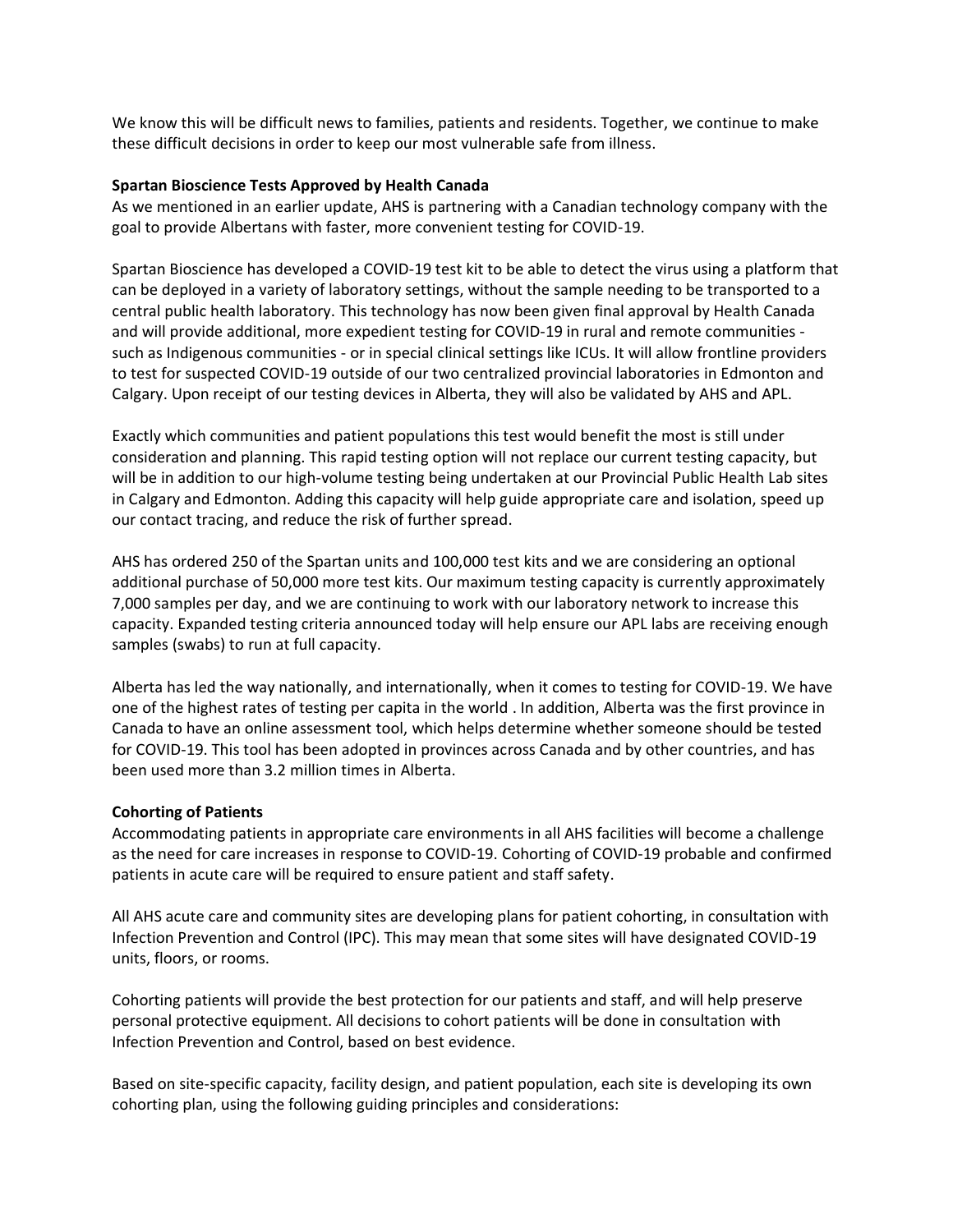- The decision to cohort must be made in consultation with IPC.
- · A staged approach to cohorting is based on minimizing risk to the most patients while adhering to IPC principles and practices.
- Strict adherence to IPC [point-of-care risk assessment,](http://www.ahsweb.ca/ipc/pcra-routine-practices-z0-rp-ac) [hand hygiene,](https://www.albertahealthservices.ca/info/Page6426.aspx) appropriate use of personal protective equipment (PPE), [donning](http://www.ahsweb.ca/ipc/hh-doffing-ppe-z0-poster) an[ddoffing](http://www.ahsweb.ca/ipc/hh-doffing-ppe-z0-poster) by healthcare providers, adequate [spatial](http://www.ahsweb.ca/ipc/bpg-spatial-separation-summary-recommendations-z0-bpr-pt-care)  [separation](http://www.ahsweb.ca/ipc/bpg-spatial-separation-summary-recommendations-z0-bpr-pt-care) and [appropriate cleaning and disinfection](http://www.ahsweb.ca/ipc/bpg-enviro-cleaning-disinfection-z0-bpr-eqpt-clean) is required.
- · When cohorting patients, consideration should also be given to:
	- o underlying patient conditions (e.g., immune-compromised);
	- o vaccination status, especially for influenza with respect to co-infection;
	- o Co-infection with other diseases (e.g., influenza).
- · Each zone shall develop decision trees/algorithms based on local infrastructure:
	- o Decisions regarding the cohorting of suspect and confirmed patients versus COVID-19 only patients on a dedicated unit.

AHS is not considering dedicated COVID-19 hospitals due to the downstream impact to specialty care services and geographic considerations, including transport concerns, needing confirmed test results of individuals as COVID-19 positive versus having influenza-like-illness, and needing to maximize bed capacity across all sites.

## **Pan-Alberta Study to Test Hydroxychloroquine**

University researchers in Calgary and Edmonton – with the support of AHS and Alberta's Strategic Clinical Networks – are launching a study to see if the drug hydroxychloroquine (HCQ) is effective as an early intervention against COVID-19.

[The Government of Alberta announced the clinical trial today,](https://www.alberta.ca/release.cfm?xID=700798ED9BDBB-A1F4-8BC9-CD08C285867CCD28) which is expected to begin this week enrolling the first of 1,600 Alberta patients who test positive for COVID-19. Called Alberta Hope COVID-19, the study aims to determine whether a prescribed five-day treatment of HCQ can prevent hospitalization for those with underlying medical conditions and at the highest risk of developing a severe illness.

AHS staff will obtain permission from individuals with positive COVID-19 tests to provide their contact information to the researchers. The study team will then screen participants for safety and eligibility.

Patients must be able to begin the treatment protocol within 96 hours (four days) of testing positive, and also be within a 12-day window of the first reported symptoms of the virus.

Patients will receive the study drug via courier and follow-up visits will take place through telephone interviews, making it accessible to rural patients. The study is a placebo-controlled clinical trial, meaning some of the patients will receive a placebo. In this case 560 out of 1,660 participants will receive the placebo.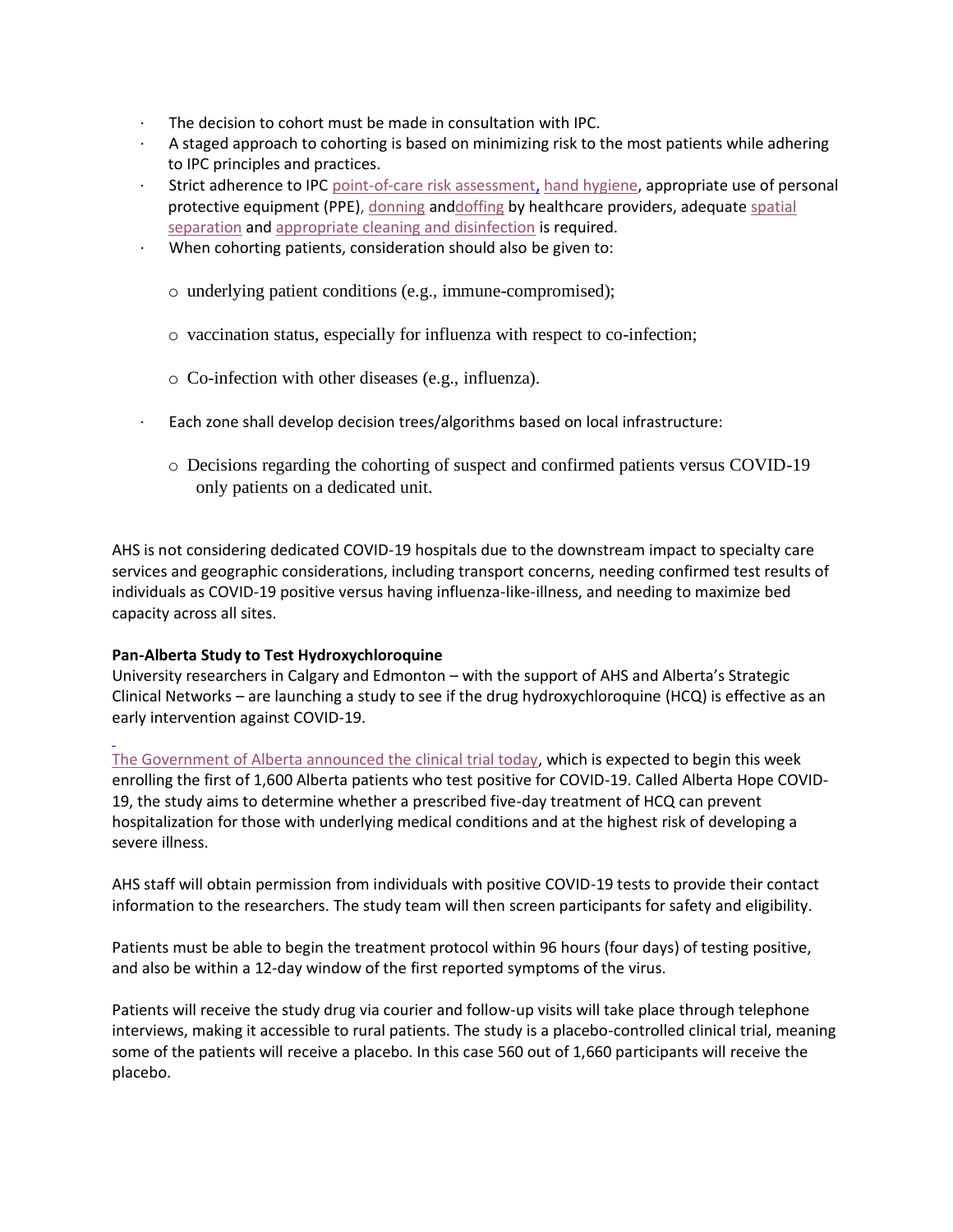Both the drug and placebo for the trial are being donated by the Canadian manufacturer Apotex.

Alberta Hope Covid-19 is supported by the Alberta Government, AHS and Alberta's Strategic Clinical Networks, the Calgary Health Trust, Alberta Innovates and the University of Calgary/Alberta Health Services Clinical Research Fund.

More information can be found at the study's website, [hopecovid.ca.](http://www.hopecovid.ca/) Information about other Alberta research studies focusing on COVID-19 can be found a[tbethecure.ca.](http://www.bethecure.ca/) More studies will be posted there as they become available.

#### **COVID-19 Simulation Training: Rural Preparedness – Register Now**

On Thursday, April 16, the AHS eSIM team will discuss the COVID-19 response in a rural setting, including best practices, risks, resources and more.

As we continue to evolve our understanding of COVID-19 best practices,recommendations will likely change. To be most up-to-date with current recommendations, please continue to find the latest information on [health professionals COVID-19 webpage](https://www.albertahealthservices.ca/topics/Page16947.aspx) on [ahs.ca/covid.](https://www.albertahealthservices.ca/topics/Page16947.aspx)

#### **RAAPID for Patient Transitions**

Because of the need for timely, safe transitions for patients during the COVID-19 pandemic response, AHS is utilizing RAAPID when seeking patient transfer or accessing services of providers in another facility in Alberta. During our COVID-19 crisis, RAAPID is an essential tool to use to access appropriate and timely advice, referral, admission, repatriation and consultation for patients.

## In the Zones

#### **Zone Emergency Operations Centre (ZEOC) Update – Calgary Zone**

Over the past few weeks, we have seen countless examples across the province of teams and individuals who have worked together and supported one another in ways both big and small, to help in the fight against COVID-19. In another example of this, the planning, execution and construction of an 8,250 square foot temporary patient treatment space at the Peter Lougheed Centre (PLC), slated to open at the end of April, is now underway.

Through a generous donation by Sprung Structures, work to fast-track construction - which will house approximately 70 patient care spaces, support space for staff and physicians, and public washrooms has meant creative planning, hard work, and the collaborative efforts of many individuals, teams and partner organizations. Since the project was announced on April 9, the efforts from everyone involved have taken this project from a novel idea to being soon able to provide patient care, in just under three weeks. This [time-lapse video](https://www.albertahealthservices.ca/topics/Page17080.aspx) provides a quick glimpse into the construction progress on the temporary structure at the PLC to date.

In addition, the structure is designed to allow maximum future reuse of the donated structure and also the building materials and equipment within the structure, once COVID-19 is behind us.

Thank you to Sprung Structures for your incredibly generous donation that has allowed us to build this one-of-a-kind temporary facility. Thank you to the teams from CANA Construction, Falkbuilt Calgary,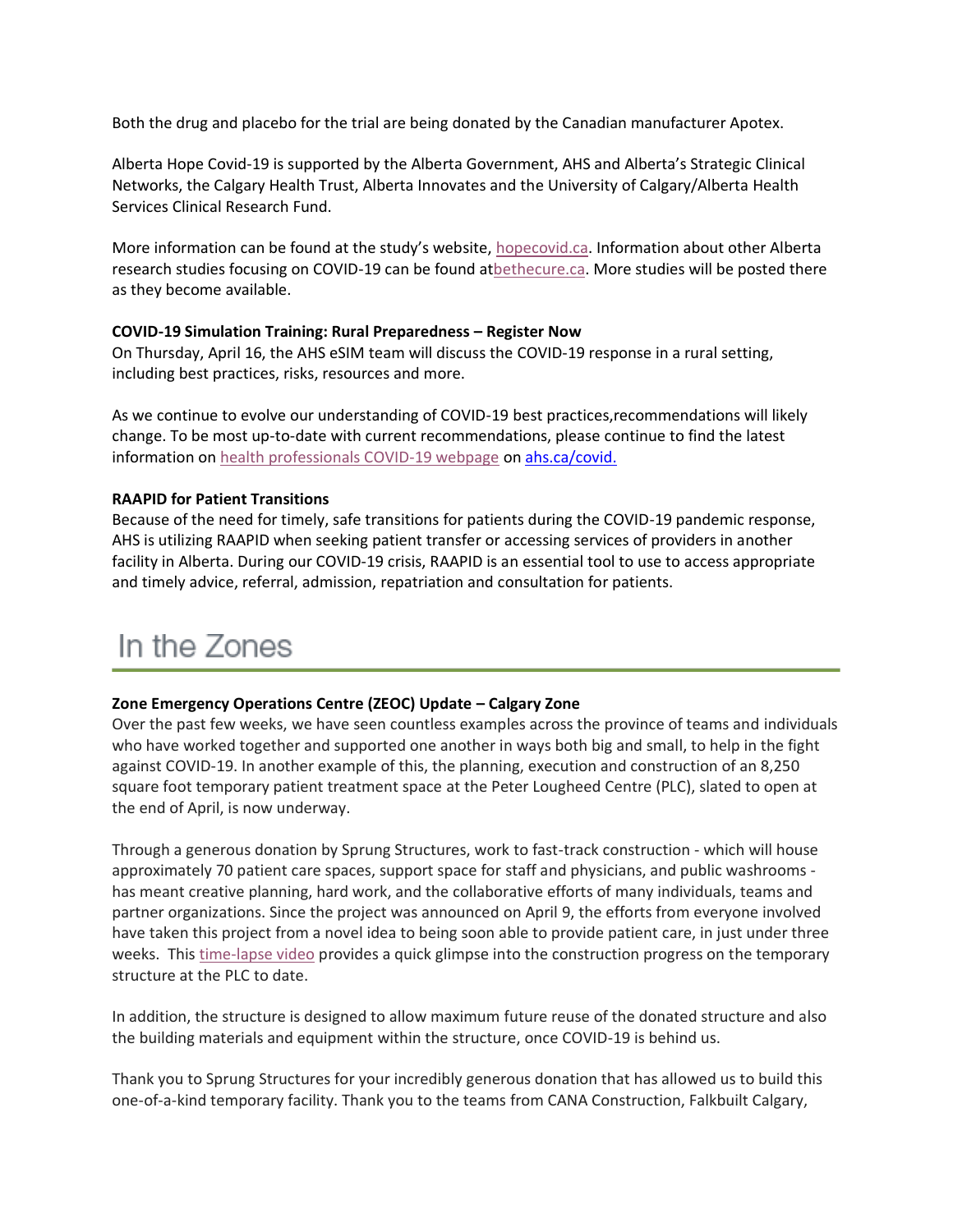Botting & Associates Alberta Ltd., Acutech Electrical Ltd., and Stantec Calgary, for hours of work and commitment to helping ensure this project is a success.

We also recognize the Alberta Government, Alberta Health, the City of Calgary and teams from throughout AHS who have worked tirelessly to ensure this project was completed in record time.



#### **Shout Out**

Today, we successfully launched the new [COVID-19 Daily Fit for Work Screening Tool.](https://www.albertahealthservices.ca/assets/info/ppih/if-ppih-covid-19-daily-fitness-for-work-screening-protocols.pdf) This initiative was a very fast-paced one, which was a response to a direct need to the COVID-19 pandemic. There were a number of amazing professionals involved in the design and building of this new application, and as a large group, we were able to complete the build in less than two weeks. This tool can play a part in assisting our colleagues to reduce the spread of this virus. It's a great reminder that every one of us at AHS can have a direct impact on the care of Albertans, while protecting each other and our patients.

We also want to take a moment to recognize the hard work of our Emergency Medical Services (EMS) paramedics, staff and leadership. As members of our frontline of care, paramedics have been instrumental in our management of the COVID-19 pandemic. From the outset, EMS has been working to better serve patients during this challenging time. EMS Mobile Integrated Healthcare (MIH) paramedics, also known as Community Paramedics have been doing hundreds of in-home swabs when requested by Medical Officers of Health. Frontline paramedics continue to be on the leading edge of our contact with many patients, and these professionals are working hard to ensure the safety of patients and the EMS team at large. The recent introduction of the EMS COVID Assess, Treat and Refer tool is helping paramedics make decisions in the field. And at the end of what are often very long shifts, the EMS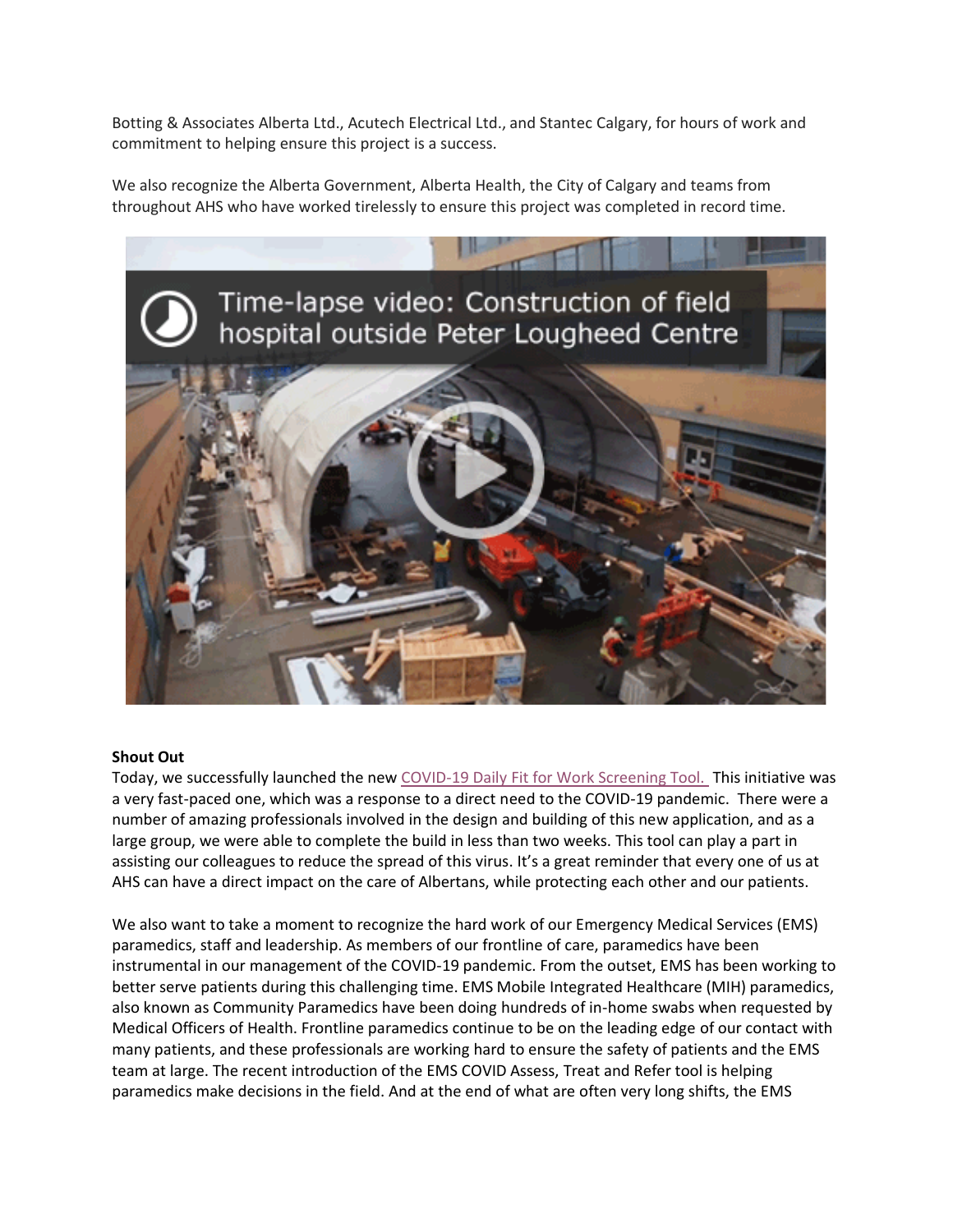Workforce Support Unit, in collaboration with EMS Health Wellness and Culture, has been working to ensure paramedics and staff are supported through initiatives like peer-to-peer support and psychological support webinars.

#### **Acts of Community Kindness**

Near the beginning of March, the Manager of AHS Hospice Operations and Access received word of a generous donation of 12 refurbished iPads to a Calgary hospice. Recognizing the difficult circumstances COVID-19 has created to visitation in hospice care, these iPads were provide to hospice team for residents and families, to support ways to connect virtually with loved ones, when they are unable to be present at the end of a life.

In the words of the gracious donor, "the thought of people not being able to be with each other, especially during a time of serious illness or near the end of life, is absolutely heartbreaking. There is nothing that could ever replace the physical presence of having a loved one nearby, but my hope is that these iPads might give people the opportunity to hear each other's voices, to see each other's smiles, to look into each other's eyes, and perhaps bring a small bit of comfort during an incredibly difficult time".

On April 1, 2020, when the hospice had to close to visitors due to a facility outbreak, five of the iPads were delivered to Southwood Hospice through safe physical distancing.

This act of love reminds us that now, more than ever, we are all in this together.

Being united in this fight continues to give us hope and we see this solidarity reflected every day in gestures of all kinds. [Hope for the Future is a video](https://www.youtube.com/watch?v=eR_7P5_7kh4&feature=youtu.be) which pays tribute to the frontline heroes fighting this pandemic around the globe. Over 30 of the world's most accomplished trumpet players recorded themselves in isolation playing this inspirational song. Trumpeters from 14 countries, including classical, rock and jazz artists, military personnel and educators took part. It includes two Canadians with Alberta connections – Jens Lindemann, who taught at the Banff Centre for Performing Arts and Al Muirhead, who is an Albertan – both perform in this video. We are so grateful for these talented trumpet players for using music to inspire us and bring us light and hope.